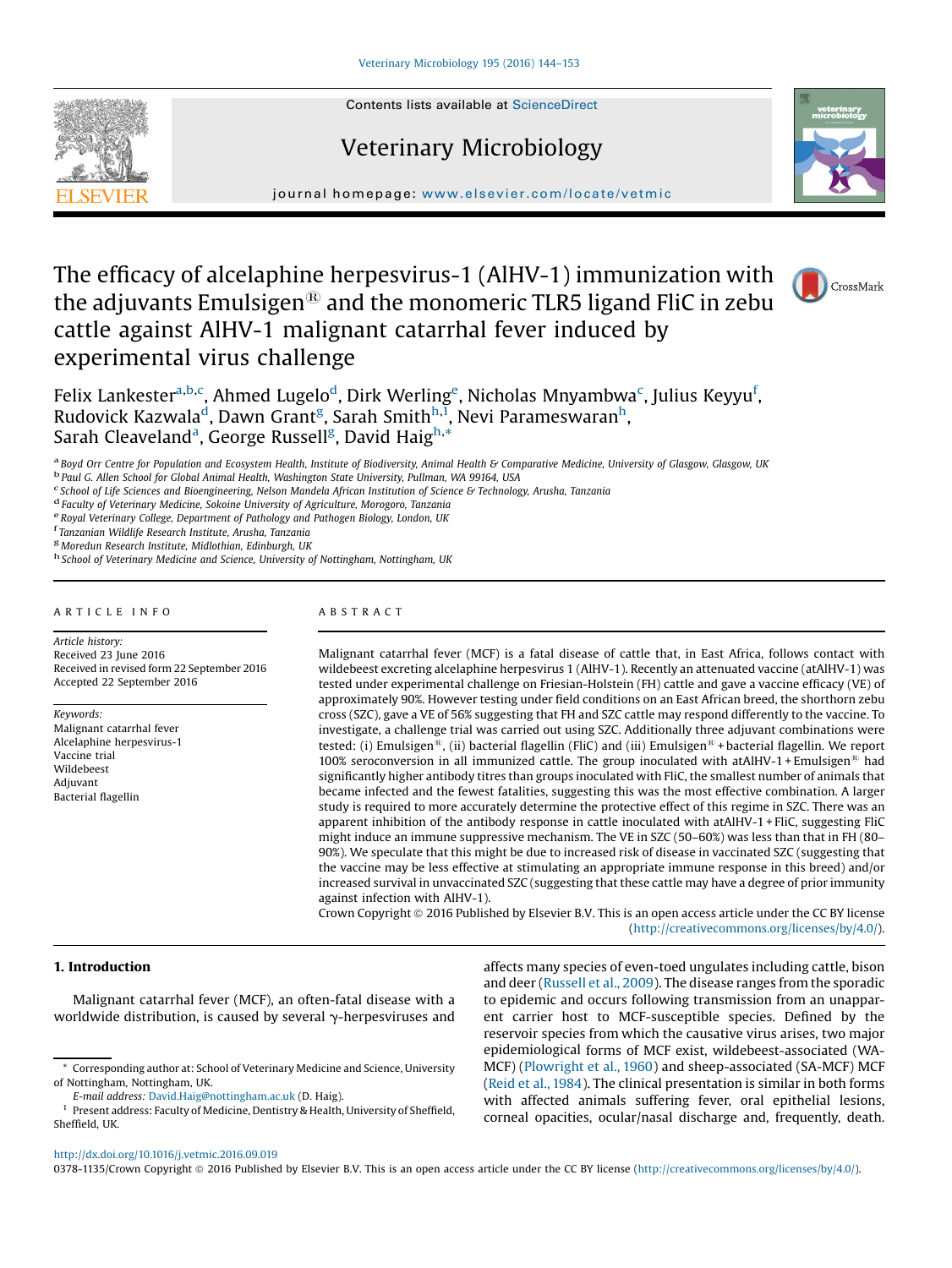The pathogenesis is poorly understood but appears to involve an auto-destructive pathology resulting in lymphoid hyperplasia and vasculitis in a range of tissues [\(Anderson](#page-9-0) et al., 2008).

WA-MCF occurs primarily in sub-Saharan Africa wherever wildebeest come into contact with cattle. The causative pathogen, alcelaphine herpesvirus-1 (AlHV-1), is excreted by wildebeest calves (Connochaetes taurinus) in the three months following the brief annual calving period. To avoid disease, pastoralists move their cattle from wildebeest calving grounds, often to more marginal land tens of km away, at a time of year when the cattle condition is most vulnerable. Consequently, the economic costs of MCF can be significant ([Lankester](#page-9-0) et al., 2015). These costs could be alleviated with the development of an efficacious vaccine.

SA-MCF, caused by ovine herpes virus-2 (OvHV-2) [\(Hart](#page-9-0) et al., [2007](#page-9-0)), has a worldwide distribution and represents the more economically significant form. Because no in-vitro propagation system exists for OvHV-2, vaccine development has focused on AlHV-1, which can be cultured in-vitro. OvHV-2 is phylogenetically related to AlHV-1 with significant DNA sequence identity (Hart et al., [2007](#page-9-0)) and, although the potential for a vaccine based on AlHV-1 to provide cross-protective immunity against SA-MCF is likely to be slight ([Gailbreath](#page-9-0) et al., 2010; Taus et al., [2015](#page-9-0)), an effective AlHV-1 vaccine may, in addition to providing benefits to livestock keepers living in proximity with wildebeest, provide a basis for the development of a protective vaccine against OvHV-2.

Vaccine development has focused on AlHV-1 and recent United Kingdom based trials in British Friesian-Holstein (FH) cattle have demonstrated that, following two inoculations of attenuated AlHV-1 (atAlHV-1) mixed with the adjuvant Emulsigen<sup>®</sup> ([MVP](#page-9-0) [Technologies,](#page-9-0) 2012), an effective barrier of AlHV-1-neutralizing antibodies can be induced in the mucosa of the oro-nasal pharynx, the presumed site for natural infection by the MCF viruses [\(Haig](#page-9-0) et al., 2008; [Russell](#page-9-0) et al., 2012). The vaccine strategy gave FH cattle approximately 90% protection against AlHV-1 challenge while the duration of protection was limited to around six months. However a subsequent field trial experiment ([Lankester](#page-9-0) et al., 2016) indicated that in shorthorn zebu cross (SZC) cattle the level of protection was only 56% under conditions of natural transmission. One explanation for the difference in the levels of protection seen is that FH and SZC cattle may respond differently to the vaccine. To begin investigating whether such a difference exists, a challenge trial equivalent to those performed in the UK was repeated on SZC cattle. The outcome of this trial is reported here.

This challenge trial was also used to investigate whether the efficacy of the vaccine could be improved by exploiting the adjuvant properties of particular ligands/agonists for toll-like receptors (TLR) on immune system cells. TLRs, which form part of the innate immune system and provide a first line of defense against infection, recognize pathogen-associated molecular pattern molecules (PAMPs) expressed by pathogens but not by mammalian hosts (Akira and [Takeda,](#page-9-0) 2004; O'Neill et al., 2013). Up to thirteen TLRs are found in mammals, which recognize microbial and parasitic components such as unmethylated-CpG DNA (recognized by TLR9) and bacterial flagellin (recognized by TLR5). Importantly, engaging TLRs on antigen-presenting cells can generate inflammatory signals that influence the magnitude and type of the adaptive immune response that ensues. For this reason, TLR ligands have been the subject of much recent research into new generation adjuvants. For example the recombinant bacterial flagellin monomer (FliC), that is recognized by TLR5, has demonstrated adjuvant properties for antibody- and cell-mediated responses in several mammalian and avian species, including mucosal immune responses (Lee et al., 2015; [Taylor](#page-9-0) et al., 2012). Therefore we aimed to compare the efficacy of the AlHV-1 vaccine when combined with one of three different adjuvant combinations: i) Emulsigen<sup>®</sup> alone; ii) FliC alone; or iii) both adjuvants in combination.

# 2. Materials and methods

# 2.1. Ethical approval

The research was carried out with the approval of the Institutional Animal Care and Use Committee (IACUC) of the Tanzanian Wildlife Research Institute (TAWIRI), the Commission for Science and Technology (COSTECH, Tanzania) and the Tanzania Food and Drug Administration (permit nos. 2011-213-ER-2005-141 and 2012-318-ER-2005-141). All animal experiments were approved by, and were carried out in strict accordance with, the University of Nottingham and the Moredun Research Institute's experiments and ethics committees and complied with the Home Office of Great Britain and Northern Ireland's Animals (Scientific Procedures) Act 1986 under project license PPL 60/3839. To minimize suffering, the severity of MCF was not to exceed moderate (in the progression mild to moderate to severe) as determined by a clinical scoring system ([Russell](#page-9-0) et al., 2012). As soon as cattle were determined to have moderate clinical signs they were euthanized.

# 2.2. Assessment of FliC efficacy in vitro

To assess the functional response of bovine TLR5 to ligand stimulation with FliC, the wild type bovine toll-like receptor-5 (boTLR5) was expressed as a protein fusion to Yellow Fluorescent Protein (YFP) in the plasmid vector pcDNA3-YFP [\(Metcalfe](#page-9-0) et al., [2014](#page-9-0)). The pcDNA3-YFP-boTLR5 and control pcDNA3-YFP plasmids were transfected separately into human embryonic kidney cells (HEK293) using a nucleofector kit (Annexa Biosystems, UK). Selective pressure was applied by addition of geneticin (G418, Invitrogen, UK, 600  $\mu$ g/ml) until stably transfected cell lines were generated (2–3 weeks). Bovine TLR5 expression was confirmed by RT-PCR for boTLR5 as described ([Metcalfe](#page-9-0) et al., 2014), flow cytometry and fluorescence microscopy for YFP. HEK cells expressing human TLR5 in pcDNA3 (293-htlr5) were used as control (Invivogen, Toulouse, France).

For the FliC - TLR5 HEK assay, the TLR5+ HEK cells (human and bovine TLR5) and negative controls were seeded at  $2 \times 10^5$  cells per well in a 24-well plate in 2 ml of Dulbecco's modified Eagle's medium (DMEM) + 10% FCS and incubated overnight at  $(37 \degree C, 5\%)$ CO2 in humidified air). Each cell line was then stimulated with four concentrations of two preparations of recombinant FliC: i) Salmonella typhimiurium Flagellin FliC (Enzo Life Sciences, Exeter, UK) < 0.05 EU/µg endotoxin and ii) as a positive control, endotox-<br>in-free FliC (tlrl-flic; Invivogen, Source Bioscience LifeSciences, UK). Cells were stimulated with each of the FliC preparations at 0.1, 0.3, 0.6 and 1  $\mu$ g/ml and supernatants were collected 24 and 48 h post stimulation. All treatments were performed in duplicate. Supernatants (500  $\mu$ l) were cleared by centrifugation and stored at  $-20$  °C. The functional response of bovine and human TLR5 HEK cells, and control cells, to ligands was measured by their production of the chemokine CXCL8, using the Quantikine ELISA measuring human CXCL8 (R&D systems, Abingdon, UK), as described recently [\(Willcocks](#page-9-0) et al., 2013).

# 2.3. In vivo vaccine trial  $-$  animals and virus

Forty clinically healthy Tanzanian shorthorn zebu cross (SZC) cattle (31 males and 9 females) of approximately six months of age were purchased from livestock markets in the Simanjiro District in northern Tanzania. All cattle were immunized against the locally prevalent and often fatal lymphoproliferative cattle disease East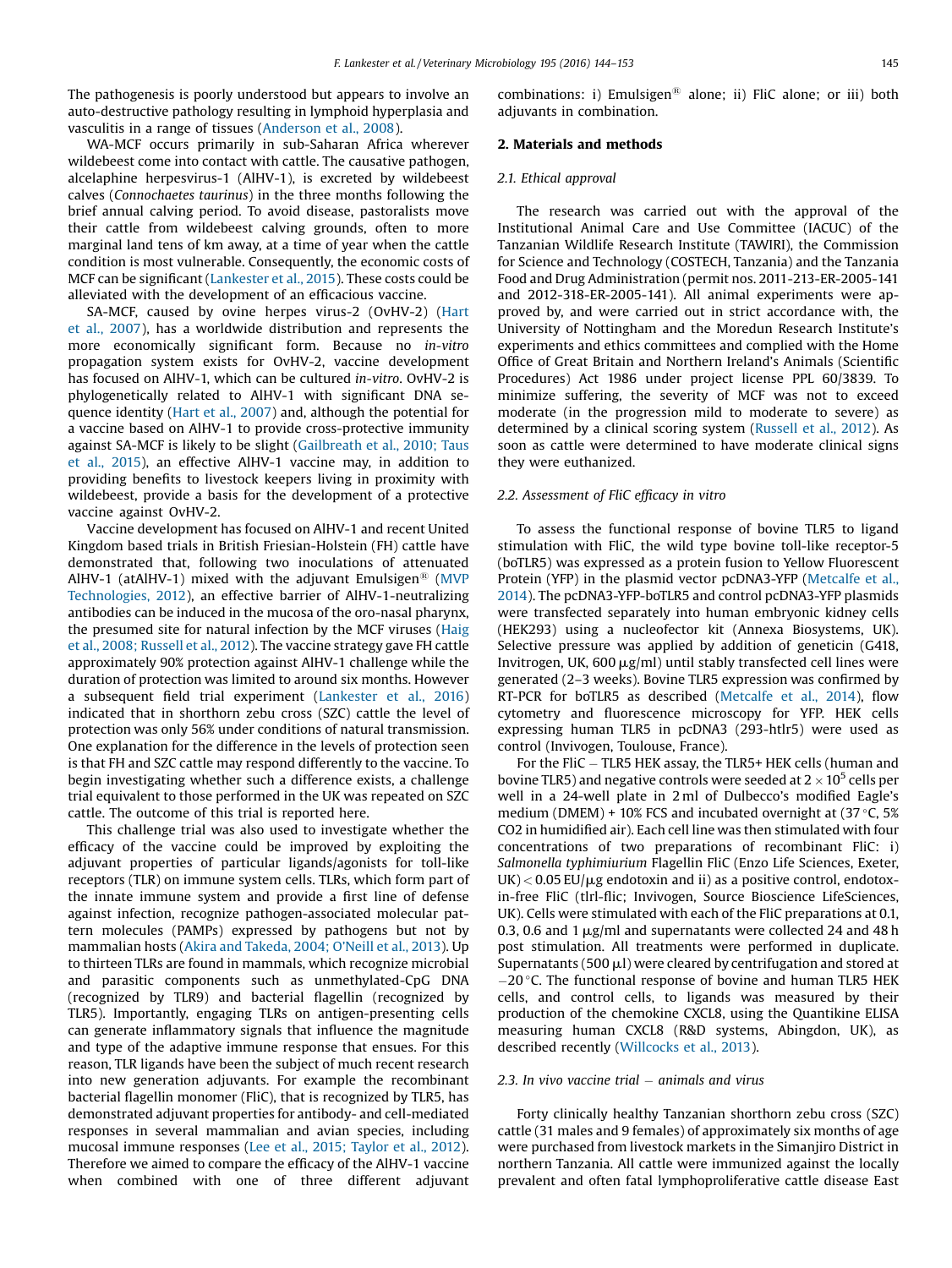Coast fever (ECF) ([Homewood](#page-9-0) et al., 2006). The animals were also given a single treatment against endo- and ectoparasites using  $1$  ml/50 kg body weight ivermectin (Ivomec<sup>®</sup>, Merial Animal Health, Essex, UK) administered by a subcutaneous injection. Every other week thereafter the cattle were sprayed with the ectoparasiticide alpha-cypermethrin (Paranex<sup>®</sup>, Farmbase Ltd, Dar es salaam, Tanzania), administered at 100 mg/l. All cattle were fitted with ear tags for identification. The cattle were housed at night in a traditional Maasai boma (corral) and, during the day, were grazed on community pastureland in the village of Emboreet (latitude 3.952239, longitude 36.47537).

The strains of the AlHV-1 virus used for vaccination and challenge were as described previously (Haig et al., 2008; [Russell](#page-9-0) et al., [2012\)](#page-9-0). Briefly, the virulent AlHV-1 (C500) strain virus was collected from cultures of bovine turbinate (BT) cells infected with a cell suspension derived from pooled lymphoid tissue from rabbits infected with AlHV-1 C500 that had developed MCF. Infected BT cell cultures were passaged onto fresh BT cells by a 1:4 split four times at peak cytopathic effect (approximately weekly) after which virulent virus was harvested from culture supernatants and cells following three rounds of freeze-thaw treatment. Cellfree virus supernatant was stored at  $-80$  °C in batches and representative aliquots of each batch were titrated to allow calculation of the appropriate challenge dose. Titration measured 50% tissue-culture-infectious dose (TCID $_{50}$ ) as described previously (Haig et al., 2008; [Russell](#page-9-0) et al., 2012). Pathogenic virus challenge in this experiment was by intranasal inoculation of 10 ml of virus suspension with titre approximately  $10^4$  TCID<sub>50</sub>/ml. We were confident that this dose would provide a lethal dose in SZC as it represented  $50x$  the  $LD_{50}$  virus dose as determined on FH cattle (Haig et al., [2008\)](#page-9-0). The attenuated AlHV-1 C500 strain, passaged more than 1000 times, was used as the source of virus for immunization ([Handley](#page-9-0) et al., 1995). This cell-free virus was obtained from BT cell culture supernatants, clarified by centrifugation and stored in batches at  $-80$  °C. Representative aliquots of attenuated AlHV-1 (10<sup>7</sup> TCID<sub>50</sub> atAlHV-1) were titrated as described for virulent AlHV-1.

#### 2.4. Study design

The trial took place between October 2012 and February 2013 at a time of the year when wildebeest were not calving and had yet to migrate out of the nearby Tarangire National Park. Natural exposure to AlHV-1 was therefore deemed unlikely during the course of the trial. The 40 cattle were randomly assigned to one of five experimental groups ( $n = 8$  for each group). Each group was primed on day zero and boosted on day 28 with an intramuscular injection in the upper neck with a vaccine mixture as specified in Table 1. The group sizes were similar to those described in the two UK-based immunization experiments upon which this trial was based (Haig et al., 2008; [Russell](#page-9-0) et al., 2012). On day 77 after the primary inoculation all animals were challenged with 10 ml of  $10<sup>4</sup>$ TCID<sub>50</sub>/ml of virulent AlHV-1 given intranasally. In accordance

Table 1

Immunization treatment groups and inoculations.

with the previous UK experimental trials, the endpoint of the trial was three months (90 days) after challenge to allow the development of MCF in unprotected cattle. As the trial was held with the cooperation of local Maasai villagers in an area of Tanzania where MCF was endemic we decided, in recognition of local sensitivity toward the unnecessary slaughter of cattle, that the local community would retain all cattle that were healthy at the endpoint of the trial.

# 2.5. Sample collection and clinical analyses

Blood was collected in EDTA Vacutainers $\mathcal{B}$  (BD Diagnostics, New Jersey, USA) from all animals at the day of primary and booster inoculation, and every two weeks thereafter until the end of the trial on day 168 (24 weeks after primary inoculation). Nasal secretion samples were collected using a tampon (Lil-lets<sup>®</sup>, regular) inserted into one nostril for 10 min. Following removal, the tampon was squeezed inside the barrel of a 20 ml syringe and the extracted nasal secretion collected. Plasma and nasal secretion samples were frozen at  $-20$  °C and, prior to being exported to the UK for serological analysis, were heat-treated at  $56^{\circ}$ C for 30 min. Buffy coat blood cells, also extracted from the uncoagulated blood, were stored frozen prior to DNA extraction for PCR detection of viral DNA. Clinical signs were monitored on a daily basis with animals recorded as 'healthy' or, if there was evidence of fever, excessive ocular/nasal discharge or anorexia, as 'sick'. Sick animals were scored using a clinical scoring matrix ([Russell](#page-9-0) et al., 2012) that ensured euthanasia took place prior to the onset of severe clinical signs. While histopathology is recognized as the gold standard for MCF diagnosis, and a post-mortem examination was carried out on all animals that were euthanized due to onset of MCF, the tissue samples that were collected were lost in transit to the UK and could not be analysed. Infection status was therefore defined based on a combination of clinical signs, analysis of virusspecific antibody responses and PCR detection of AlHV-1 DNA.

#### 2.6. Detection of AlHV-1 in blood

Viral DNA was extracted from the frozen buffy coat samples at the Nelson Mandela African Institution of Science and Technology (Tanzania) using the ZR Viral DNA  $Kit^{TM}$  (Zymo Research Corporation, USA) according to the manufacturer's instructions. Viral DNA was assayed by a sensitive, nested PCR as described previously ([Russell](#page-9-0) et al., 2012) and validated for use in the UK and Tanzania laboratories. Briefly, following a first round of AlHV-1 specific PCR, performed using AHV-POL1 (5'-ggctcataatctatgctactccac-3<sup>'</sup>) and AHV-POL2 (5'-attctccacaaactgttttgt-3') primers, a  $2 \mu$ l aliquot was used for a second hemi-nested round of PCR performed using AHV-POL internal forward primer (5'-ccaaaatgaagaccatctta-3'), and the first-round POL2 as reverse primer. All PCR reactions were carried out using BIOTAQ DNA polymerase (Bioline, London,  $UK - used$  in Tanzania) or HotStarTaq Plus DNA polymerase (Qiagen, Hilden, Germany  $-$  used in UK). Thermal

| Group $(n)$ | Primary/Boost immunization (week $0/4$ <sup>a,b</sup> )                               | Virus challenge (week $10)^{c,d}$ |
|-------------|---------------------------------------------------------------------------------------|-----------------------------------|
| 1(8)        | 10 <sup>7</sup> TCID <sub>50</sub> at AlHV-1 in 20% v/v Emulsigen <sup>®</sup>        | $104$ TCID <sub>50</sub> AlHV-1   |
| 2(8)        | $107$ TCID <sub>50</sub> at AlHV-1 in 1 mg FliC                                       | $104$ TCID <sub>50</sub> AlHV-1   |
| 3(8)        | 10 <sup>7</sup> TCID <sub>50</sub> at AlHV-1 in 20% v/v Emulsigen <sup>®</sup> + FliC | $10^4$ TCID <sub>50</sub> AlHV-1  |
| 4(8)        | 20% v/v Emulsigen <sup>®</sup> alone                                                  | $104$ TCID <sub>50</sub> AlHV-1   |
| 5(8)        | 1 mg FliC alone                                                                       | $104$ TCID <sub>50</sub> AlHV-1   |

<sup>a</sup> at AlHV-1 = attenuated AlHV-1 virus, FliC = flagellin monomer.

<sup>b</sup> Prime and boost inoculations for each group were identical in composition, given as a 1 ml injection intramuscularly to the upper neck region.<br><sup>c</sup> TCID<sub>50</sub> = 50% tissue-culture-infectious dose.

 $d$  Pathogenic AlHV-1 challenge was given as a 10 ml dose inoculated intranasally.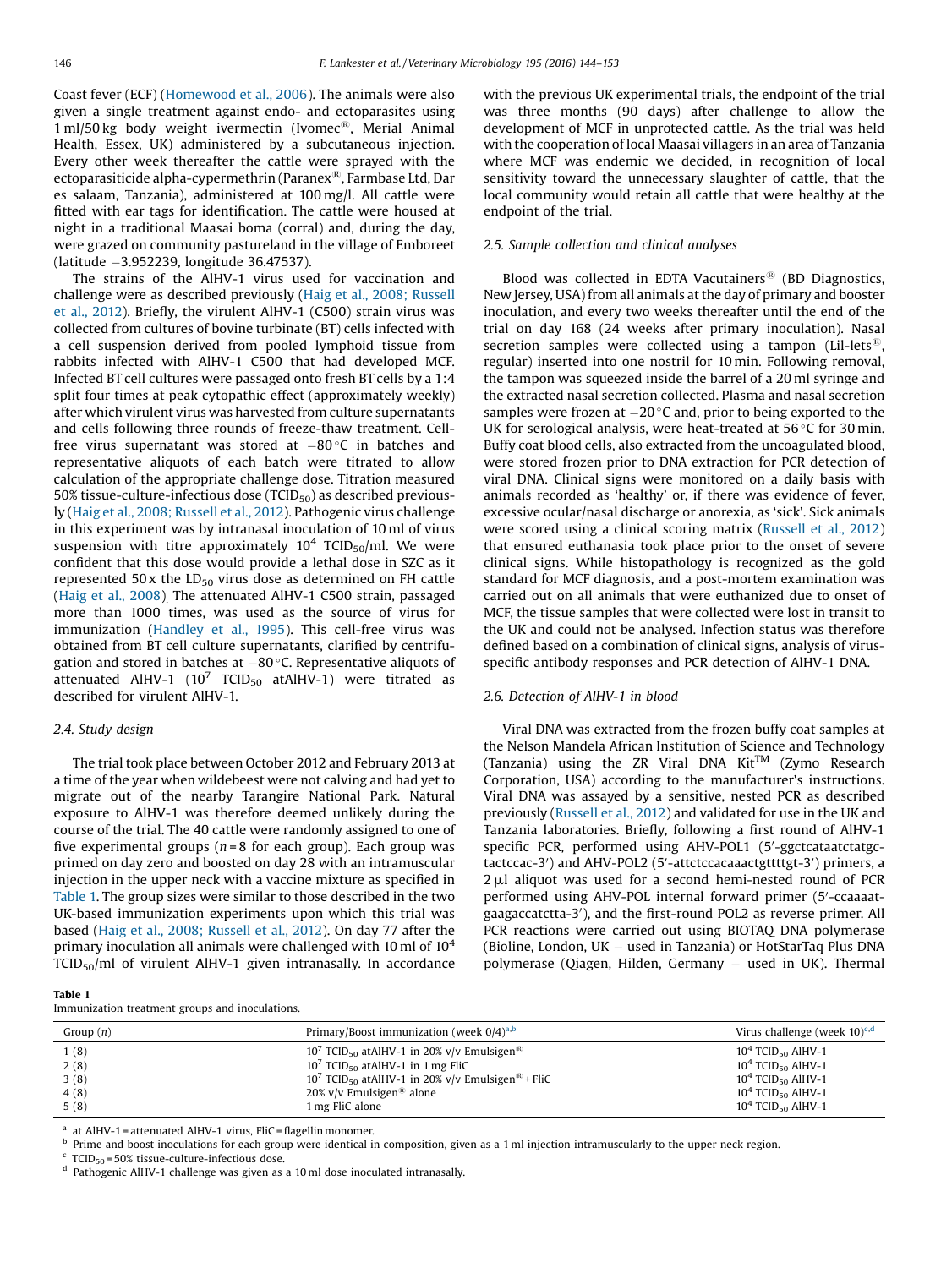cycling conditions were optimized according to the polymerase used. Hemi-nested PCR products were analysed by electrophoresis on 1.8% agarose gel and visualized, photographed and documented using Bio-Rad Gel Doc<sup>™</sup> EZ system. AlHV-1 infection status during the challenge period was classified as positive if PCR analyses were positive at any of the three time points assayed (post-challenge day 28, 56 or 86). Although the hemi-nested PCR used here did not distinguish between vaccine and challenge virus, previous studies have shown that AlHV-1 DNA was not detected in the blood of any cattle vaccinated with the attenuated virus, even up to nine months after vaccination [\(Russell](#page-9-0) et al., 2012). Therefore PCR positive samples from trial cattle were considered to provide evidence of infection with challenge AlHV-1.

#### 2.7. Analysis of antibody responses by ELISA

1.6.1 To quantify the systemic (plasma) and nasal mucosa total AlHV-1-specific and neutralizing antibody responses, a previously described ELISA and virus neutralization test were used respectively [\(Russell](#page-9-0) et al., 2012). ELISAvalues (difference between means of positive and negative antigen wells for each sample dilution) were used to calculate a relative titre for each test sample, determined with respect to a standard curve of pooled MCFpositive plasma diluted 1/20 to 1/6000. ELISA titre values have been expressed as the reciprocal of the calculated end-point dilution (e.g. 20–6000). All samples were assayed twice using multiple dilutions. To reduce the likelihood that false positive titres were counted, any sample that gave a calculated titre of less than 20 (i.e. below the range of the standard curve) was not considered positive.

## 2.8. Definitions of clinical MCF cases

Histopathological analyses were not performed on the postmortem tissues of those cattle that did die, nor on the tissues of cattle that were alive (and were not sacrificed) at the end of the trial. Consequently PCR, antibody responses and clinical signs were used to determine cases of MCF. Case definitions were based on cattle being classified as symptomatic and on the detection of AlHV-1 DNA by PCR. In addition, previous studies have shown that vaccinated cattle that subsequently succumbed to MCF exhibited a significantly increased AlHV-1  $-$  specific antibody titre after challenge (Haig et al., 2008; [Russell](#page-9-0) et al., 2012). We were therefore able to use the induction of, or increase in,  $AHV-1$  – specific antibody titre following virus challenge as an indication of AlHV-1 infection. The various combinations of diagnostic evidence were classified as follows:

- Notinfected: Cattle remained asymptomatic, were PCR negative, survived and, if unvaccinated, had no antibody response following challenge.
- Fatal AlHV-1 infection: Cattle were PCR positive post-challenge, had clinical signs compatible with MCF and subsequently succumbed to disease.
- Non-fatal AlHV-1 infection: Cattle survived and were either PCR positive post-challenge or showed an induction or increase in antibody response following challenge.
- Possible AlHV-1 infection: Cattle had clinical signs indicative of MCF but no PCR or antibody evidence of infection.

These case definitions allowed further division of cattle into those for which there was evidence of infection, hereafter termed 'infected' (case definition II and III) and those for which there was none, hereafter termed 'uninfected' (case definition I). Cases classified as definition IV were termed 'possibly infected', based on clinical signs only.

## 2.9. Vaccine efficacy and comparisons with the other trials

A calculation of vaccine efficacy (for preventing infection) was performed for the atAlHV-1 + Emulsigen<sup>®</sup> formulation (Group 1). The same calculations were also made for comparison using data from the Tanzania-based field trial [\(Lankester](#page-9-0) et al., 2016) and the UK-based trial ([Russell](#page-9-0) et al., 2012)(hereafter termed Russell), both of which used Emulsigen<sup>®</sup> as an adjuvant, and the UK-based trial that used Freund's adjuvant (Haig et al., [2008](#page-9-0)) (hereafter termed Haig). The formula is shown in Supporting information 2.

# 2.10. Statistical analyses

All plots and statistical analyses were made using the R language for statistical computing ([Team,](#page-9-0) 2013). A t-test was used to determine if there were differences in the response of HEK cells expressing TLR5 to FliC ligands. A linear regression model was used to compare i) the effect that vaccination grouping had on AlHV-1 specific antibody titre and ii) the AlHV-1-specific and neutralizing antibody titres of vaccinated cattle that were classified as 'uninfected' or 'infected'. Fisher's Exact Test for Count Data was used to test the differences in the proportions of cattle in i) each group that were either 'uninfected' or 'infected' and ii) the relationship between prior exposure and survival in control group cattle. Vaccine efficacy calculations were made using standard formulae [\(Orenstein](#page-9-0) et al., 1985).

# 3. Results

# 3.1. FliC stimulates HEK cells transfected with bovine TLR5 in vitro

In a first set of experiments, we assessed the response pattern of HEK cells expressing boTLR5 to different concentrations of FliC ([Fig.](#page-4-0) 1). Similar to huTLR5, boTLR5 mediated a dose-dependent response to FliC, as shown by CXCL8 expression, although the response was significantly stronger using HEK cells expressing huTLR5 ( $p < 0.02$ ). This is in line with recently published data on boTLR5 ([Metcalfe](#page-9-0) et al., 2014). The response of HEK cells transfected with either bovine or human TLR5 to FliC was significantly higher than their respective control cell responses ( $p < 0.02$  and  $p < 0.01$  respectively for doses >0.1  $\mu$ g/ml), which did not respond to either source of FliC. The positive control FliC (Invivogen) gave similar results to the adjuvant FliC in both cell types (not shown). Overall, these data confirmed that FliC could be potentially used as a vaccine adjuvant in the bovine system.

# 3.2. Emulsigen $\mathfrak{B}$ , but not FliC supports the development of antibodies to AIHV-1

To establish baseline values of antibody titres, sera of all 40 animals were tested by ELISA and PCR at the start of the experiment (day 0). Thirty-eight animals tested negative, whereas two animals (901 and 926) exhibited low, but positive, AlHV-1 specific antibody titres. Four animals (914, 928, 936, 937) showed evidence of AlHV-1 DNA in blood mononuclear cells by PCR ([Table](#page-5-0) 2 and Supporting information 1).

Between boosting and challenge, all of the cattle in the atAlHV-1 vaccinated groups (1, 2 and 3) showed a rise in nasal secretion AlHV-1-specific antibody titres, whilst cattle in the atAlHV-1 vaccinated groups 1 and 3 showed a rise in plasma AlHV-1-specific antibody titres. Antibody titres peaked between weeks seven and eight, before declining again. In contrast, none of the cattle in either adjuvant control group (4 or 5) showed an AlHV-1-specific antibody response [\(Fig.](#page-6-0) 2). Group 1 had significantly higher geometric mean pre-challenge plasma titres than all other groups  $(p < 2 \times 10^{-16}, t = 10.4, df = 114)$ , and significantly higher nasal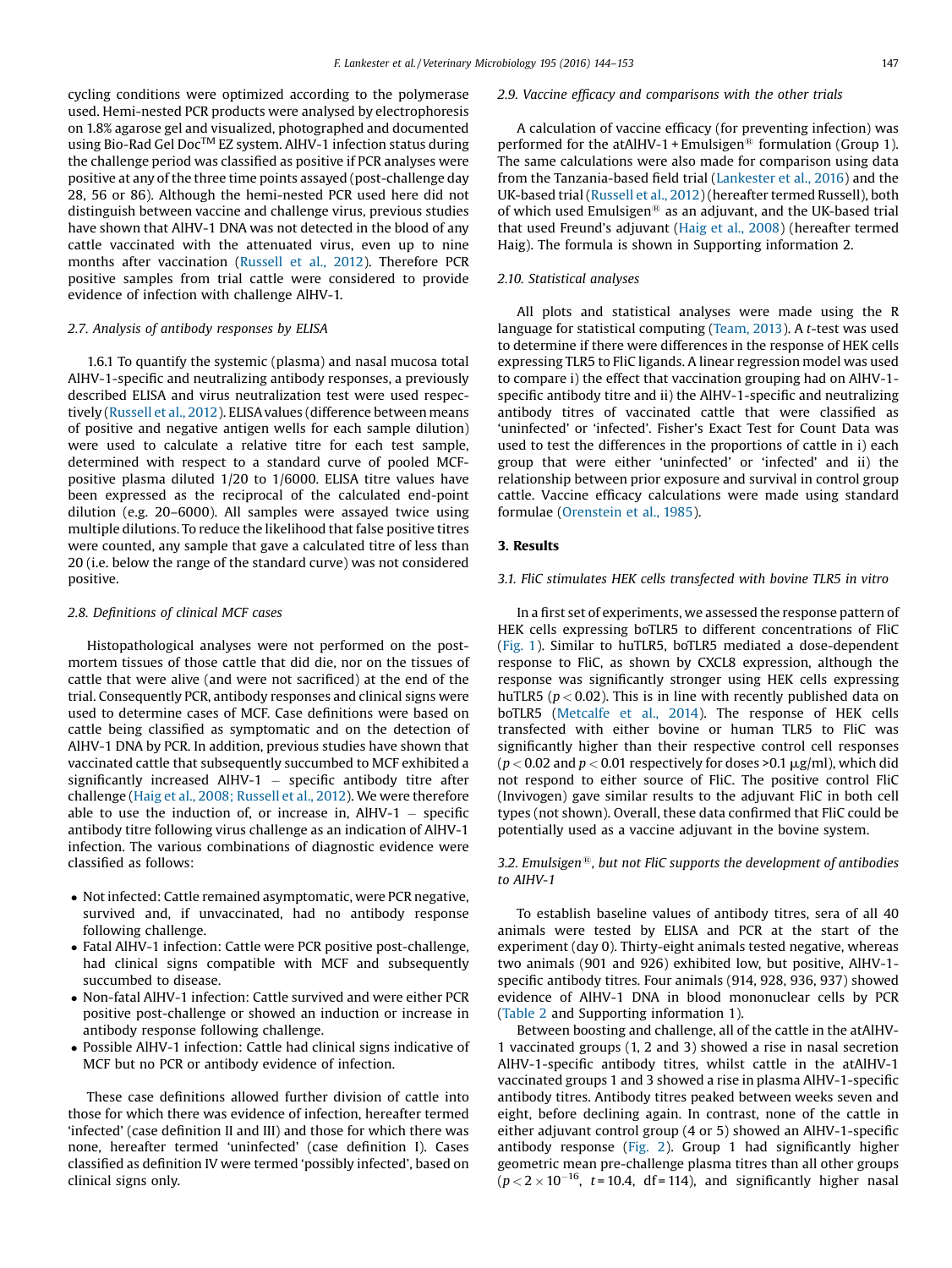<span id="page-4-0"></span>

Fig. 1. FliC efficacy assay: HEK bov (plot A) and HEK hu (plot B) are HEK cells expressing bovine and human TLR5 respectively. HEK bov ctrl and HEK hu ctrl are HEK cells containing control pcDNA3-YFP plasmid. The HEK bov and HEK hu cell responses to 0.1, 0.3, 0.6 and 1  $\mu$ g/ml FliC were significantly different (p < 0.02). The HEK bov and the HEK hu cell responses to 0.1, 0.3, 0.6 and 1  $\mu$ g/ml FliC were significantly different from their respective control cell responses (HEK bov ctrl; HEK hu ctrl) (p < 0.02 and p < 0.01 respectively).

secretion titres than all groups ( $p < 2 \times 10^{-16}$ ,  $t = 16.4$ , df = 155) except Group 3. Furthermore, the plasma and nasal secretion titres of Group 2 were significantly lower than those of Groups 1 and 3  $(p < 0.001, t = -6.1$  (plasma) &  $t = -5.6$  (NS)). Following virus challenge, geometric mean plasma and nasal secretion AlHV-1 specific antibodies increased in all three vaccinated groups, but error bars were large indicating a wide range of individual variation. Both control groups also showed a rise in virus-specific titre after virus challenge, but these were very low compared to the immunized groups [\(Fig.](#page-6-0) 2).

Regarding AlHV-1  $-$  neutralizing antibodies, both control Groups 4 and 5 remained seronegative, whilst all of the animals in Groups 1, 2 and 3 seroconverted after the booster immunization ([Fig.](#page-6-0) 3). Vaccinated Group 2 cattle had significantly lower geometric mean plasma and nasal secretion AlHV-1-neutralizing antibody titres than both Groups 1 and 3 ( $p < 0.001$ ,  $t = -3.4$ , df = 74 (plasma);  $p < 0.001$ ,  $t = -3.5$ , df = 73 (nasal secretion)).

Blood samples from all cattle were assayed for AlHV-1 DNA at three post-challenge occasions: week 15, 19 and 23. Where available, PCR was also performed on terminal blood samples taken from animals that succumbed to MCF. The results are shown in Supporting information 1. In Groups 1–5, AlHV-1 virus DNA was detected in two, four, six, five and six out of eight cattle, respectively. The post-challenge PCR status of each animal is summarized in [Table](#page-5-0) 2.

The details of individual animal and treatment group survival or acquisition of MCF are shown in [Table](#page-5-0) 2 and are summarized in [Table](#page-7-0) 3.

## 3.3. Case descriptions

The majority of animals were classified as either case definition (CD) I (not infected) or CD II (fatal AlHV-1 infection), with a small number of animals (6) showing more complex combinations of signs ([Tables](#page-5-0) 2 and 3).

In Group 1, two animals succumbed to MCF with clear clinical signs and detection of virus DNA in the blood post-challenge and were classified as CD II. Six animals survived with no clinical signs and no detection of AlHV-1 DNA in the blood at any time point after challenge. Of these, one animal (number 913), despite being asymptomatic and PCR negative, had a rising AlHV-1–specific antibody titre following challenge and was classified as CD III (nonfatal AlHV-1 infection). The other five were classified as CD I.

In Group 2, three animals survived with no clinical signs and no detection of virus DNA post-challenge and were classified as CD I. Four animals succumbed to MCF with clinical signs and virus DNA in the blood post-challenge and were classified as CD II. One animal (number 940) showed clinical signs indicative of MCF and, although virus DNA was not detected, had a rising AlHV-1 specifi<sup>c</sup> antibody titre in the blood after challenge and was therefore classified as CD III.

In Group 3, two animals survived with no clinical signs and no detection of virus DNA post-challenge and were classified as CD I. Six animals succumbed to MCF with clinical signs and virus DNA detected post-challenge and were classified as CD II.

In Group 4, four animals succumbed to MCF with clinical signs and virus DNA detected post-challenge and were classified as CD II, while two animals survived with no clinical signs and no detection of virus DNA in the blood post-challenge. These animals also had no AlHV-1  $-$  specific antibody response and were classified as CD I.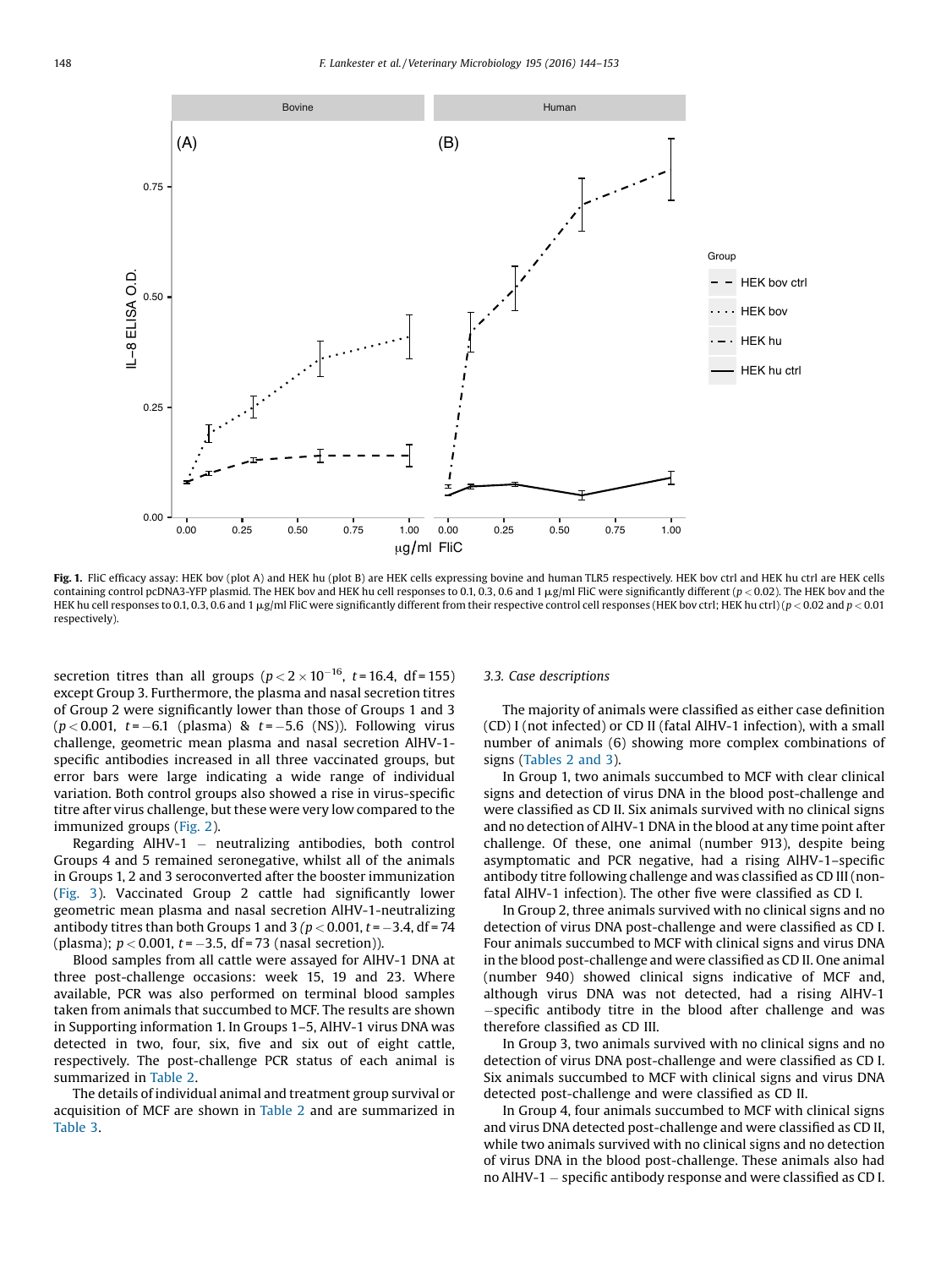# <span id="page-5-0"></span>Table 2

Summary of the outcomes of the trial.

| Group:<br>vaccination  | Cattle ID | <b>Baseline</b> <sup>a</sup><br>PCR/Serology<br>(titre) | Survived/Died (days post challenge) <sup>b</sup> | Clinical signs     | PCR        | Antibody <sup>c</sup> | Case Definition <sup>d</sup> | Infection status <sup>e</sup> |
|------------------------|-----------|---------------------------------------------------------|--------------------------------------------------|--------------------|------------|-----------------------|------------------------------|-------------------------------|
| 1:                     | 903       |                                                         | Survived                                         | Healthy            | Neg        | reducing              | I                            | Uninfected                    |
| $at$ AlHV-1 +          | 912       |                                                         | Survived                                         | Healthy            | Neg        | level                 | $\bf{I}$                     | Uninfected                    |
| Em                     | 913       |                                                         | Survived                                         | Healthy            | Neg        | rising                | III                          | Infected                      |
|                        | 918       |                                                         | Survived                                         | Healthy            |            | level                 | I                            | Uninfected                    |
|                        | 923       |                                                         | Died (22)                                        | Sick               | Neg<br>Pos | rising                | $\rm II$                     | Infected                      |
|                        | 927       |                                                         |                                                  |                    |            | level                 | I                            | Uninfected                    |
|                        | 928       |                                                         | Survived                                         | Healthy<br>Healthy | Neg        |                       |                              |                               |
|                        | 930       | Pos                                                     | Survived<br>Died (38)                            | Sick               | Neg<br>Pos | level<br>rising       | I<br>$\mathbf{I}$            | Uninfected<br>Infected        |
|                        |           |                                                         |                                                  |                    |            |                       |                              |                               |
| 2:                     | 906       |                                                         | Survived                                         | Healthy            | Neg        | level                 | I                            | Uninfected                    |
| atAlHV-1 + FliC        | 908       |                                                         | Died (35)                                        | Sick               | Pos        | rising                | $\rm II$                     | Infected                      |
|                        | 915       |                                                         | Survived                                         | Healthy            | Neg        | level                 | I                            | Uninfected                    |
|                        | 925       |                                                         | Died (66)                                        | Sick               | Pos        | rising                | $\mathbf{I}$                 | Infected                      |
|                        | 929       |                                                         | Died (38)                                        | Sick               | Pos        | rising                | $\mathbf{I}$                 | Infected                      |
|                        | 936       | Pos                                                     | Died (56)                                        | Sick               | Pos        | rising                | $\rm II$                     | Infected                      |
|                        | 938       |                                                         | Survived                                         | Healthy            | Neg        | level                 | I                            | Uninfected                    |
|                        | 940       |                                                         | Survived                                         | Sick               | Neg        | rising                | Ш                            | Infected                      |
| 3:                     | 905       |                                                         | Died (31)                                        | Sick               | Pos        | rising                | $\rm II$                     | Infected                      |
| $at$ AlHV-1 +Em + FliC | 907       |                                                         | Died (59)                                        | Sick               | Pos        | rising                | $\rm II$                     | Infected                      |
|                        | 910       |                                                         | Survived                                         | Healthy            | Neg        | level                 | I                            | Uninfected                    |
|                        | 916       |                                                         | Died (50)                                        | Sick               | Pos        | rising                | П                            | Infected                      |
|                        | 920       |                                                         | Died (38)                                        | Sick               | Pos        | rising                | $\rm II$                     | Infected                      |
|                        | 922       |                                                         | Died (38)                                        | Sick               | Pos        | rising                | $\rm II$                     | Infected                      |
|                        | 924       |                                                         | Died (88)                                        | Sick               | Pos        | rising                | $\rm II$                     | Infected                      |
|                        | 935       |                                                         | Survived                                         | Healthy            | Neg        | level                 | I                            | Uninfected                    |
| 4:                     | 904       |                                                         | Died (59)                                        | Sick               | Pos        | sero-pos              | П                            | Infected                      |
| Em only control        | 909       |                                                         | Survived                                         | Healthy            | Neg        | no titre              | $\bf{I}$                     | Uninfected                    |
|                        | 914       | Pos                                                     | Survived                                         | Sick               | Pos        | sero-pos              | Ш                            | Infected                      |
|                        | 917       |                                                         | Died (38)                                        | Sick               | Pos        | sero-pos              | $\mathbf{I}$                 | Infected                      |
|                        | 926       | 28                                                      | Survived                                         | Healthy            | Neg        | no titre              | I                            | Uninfected                    |
|                        | 931       |                                                         | Died (35)                                        | Sick               | Pos        | sero-pos              | П                            | Infected                      |
|                        | 933       |                                                         | Died (35)                                        | Sick               | Pos        | sero-pos              | $\rm II$                     | Infected                      |
|                        | 937       | Pos                                                     | Survived                                         | Sick               | Neg        | sero-pos              | Ш                            | Infected                      |
| 5:                     | 901       | 35                                                      | Died (28)                                        | Sick               | Pos        | sero-pos              | $\mathbf{I}$                 | Infected                      |
| FliC only              | 902       |                                                         | Died (22)                                        | Sick               | Pos        | sero-pos              | $\mathbf{I}$                 | Infected                      |
| control                | 911       |                                                         | Died (31)                                        | Sick               | Pos        | sero-pos              | $\mathbf{I}$                 | Infected                      |
|                        | 919       |                                                         | Survived                                         | Sick               | Neg        | no titre              | IV                           | Possibly infected             |
|                        | 921       |                                                         | Died (26)                                        | Sick               | Neg        | no titre              | IV                           | Possibly infected             |
|                        | 932       |                                                         | Died (35)                                        | Sick               | Pos        | sero-pos              | $\rm II$                     | Infected                      |
|                        | 934       |                                                         | Died (38)                                        | Sick               | Pos        | sero-pos              | $\mathbf{I}$                 | Infected                      |
|                        | 939       |                                                         | Died (38)                                        | Sick               | Pos        | sero-pos              | $\mathbf{I}$                 | Infected                      |

Baseline serology/PCR: animals with AlHV-1-specific antibodies at day 0 of the experiment (pre-vaccination) are shown by the measured ELISA titre value (cut off value of 20), while animals that had detectable AlHV-1 DNA are indicated as Pos.

Died: Whether an animal survived or died is indicated, with the number of days that an animal died post-challenge given in parentheses.

<sup>c</sup> Antibody: summary of plasma ELISA titres post-challenge. For vaccinated animals (Groups 1, 2, 3), 'rising' titre after challenge indicates infection with AlHV-1, while for control animals (Groups 4 and 5), presence of AlHV-1-specific antibodies ('sero-pos') indicates infection with AlHV-1.

Case definition: Cases (as described in the text) are defined as I (not infected), II (fatal AlHV-1 infection), III (non-fatal AlHV-1 infection) and IV (possible AlHV-1 infection). Infection status: indicated as 'infected' for case definitions (CD) II (fatal AlHV-1 infection) and III (non-fatal AlHV-1 infection); or 'uninfected' for cases with CD I (not infected). Cases classed as CD IV (possible AlHV-1 infection) are indicated as 'possibly infected'. (atAlHV-1 = attenuated AlHV-1 virus, Em = Emulsigen<sup>®</sup>, FliC = bacterial flagellin monomer).

A further two animals (numbers 914 & 937) survived but had clinical signs indicative of MCF. Both developed AlHV-1  $-$  specific antibody responses after challenge but only one had detectable virus DNA in the blood post-challenge. These were classified as CD III.

In Group 5, six animals succumbed to MCF with clinical signs and virus DNA detected post-challenge and were classified as CD II. The remaining two animals (numbers 919 & 921) showed clinical signs of MCF but neither had virus DNA in the blood post-challenge nor an AlHV-1 - specific antibody response. One animal died and the other survived. These were classified as CD IV (possible AlHV-1 infection). The numbers of each case type per group are summarized in [Table](#page-7-0) 3.

# 3.4. Comparison of groups

When infection status ('uninfected' versus 'infected') of Groups 1 and 2 were compared to their respective adjuvant-only control Groups 4 and 5, the difference in the total number of infected versus uninfected cases was not significant  $(p=0.13$  and 0.2 respectively). When infection status of Groups 1 & 2 combined were compared to unvaccinated cattle Groups 4 & 5 combined the difference in the number of infected cattle was just outside the conventional threshold of significance ( $p = 0.06$ ). Cattle classified as 'possibly infected' were not included in this analysis. The results were not substantively different when cattle with evidence of prior exposure to AlHV-1 were removed. FliC appeared to have a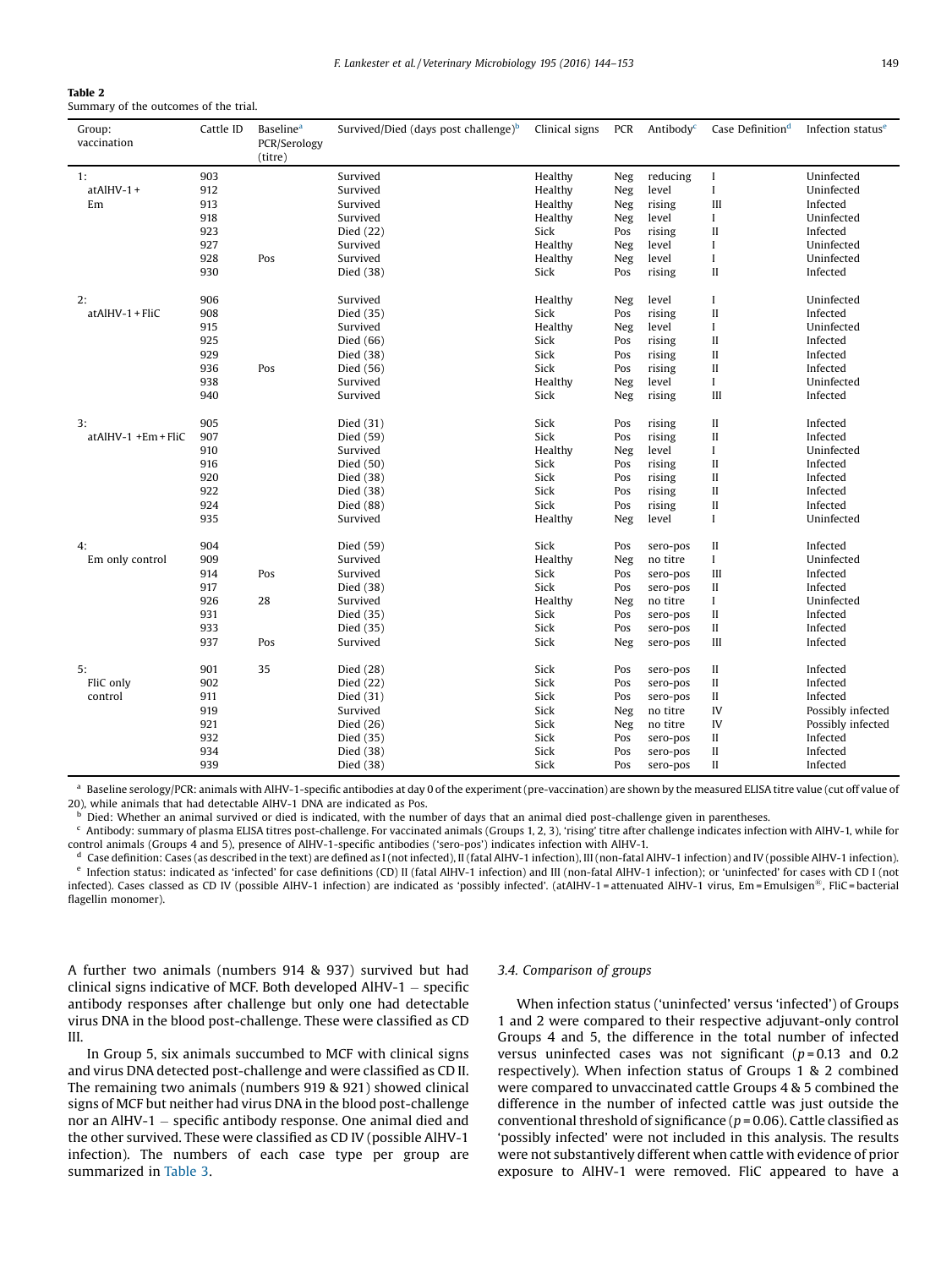<span id="page-6-0"></span>

Fig. 2. AlHV-1-specific antibody titres: The geometric mean nasal secretion (plot A) and plasma (plot B) total AlHV-1 - specific antibody titres (and 95% confidence intervals) for Groups 1–5 are shown for each sampling time point (atAlHV-1 = attenuated AlHV-1 virus, Em = Emulsigen<sup>®</sup>, FliC = flagellin monomer, P = primary vaccination, B = booster vaccination, C = virus challenge and \* = PCR assay time-points). Group 1, atAlHV-1 + Emulsigen<sup>®</sup>; Group 2, atAlHV-1 + FliC; Group 3, atAlHV-1 + Emulsigen<sup>®</sup> + FliC; Group 4, Emulsigen<sup>®</sup>; Group 5, FliC. The wide confidence intervals after virus challenge (C) indicate large individual variations (see text and [Fig.](#page-7-0) 4).



Fig. 3. AlHV-1 – neutralizing antibody titres: The geometric mean AlHV-1 – neutralizing antibody titres (and 95% confidence intervals) in nasal secretion (plot A) and plasma (plot B) for each of Groups 1-5 are shown (atAlHV-1 = attenuated AlHV-1 virus, Em = Emulsigen<sup>®</sup>, FliC = flagellin monomer). Group 1, atAlHV-1 + Emulsigen<sup>®</sup>; Group 2, atAlHV-1 + FliC; Group 3, atAlHV-1 + Emulsigen<sup>®</sup> + FliC; Group 4, Emulsigen<sup>®</sup>; Group 5, FliC. The primary inoculation occurred in week one, the booster in week four and the challenge in week eleven.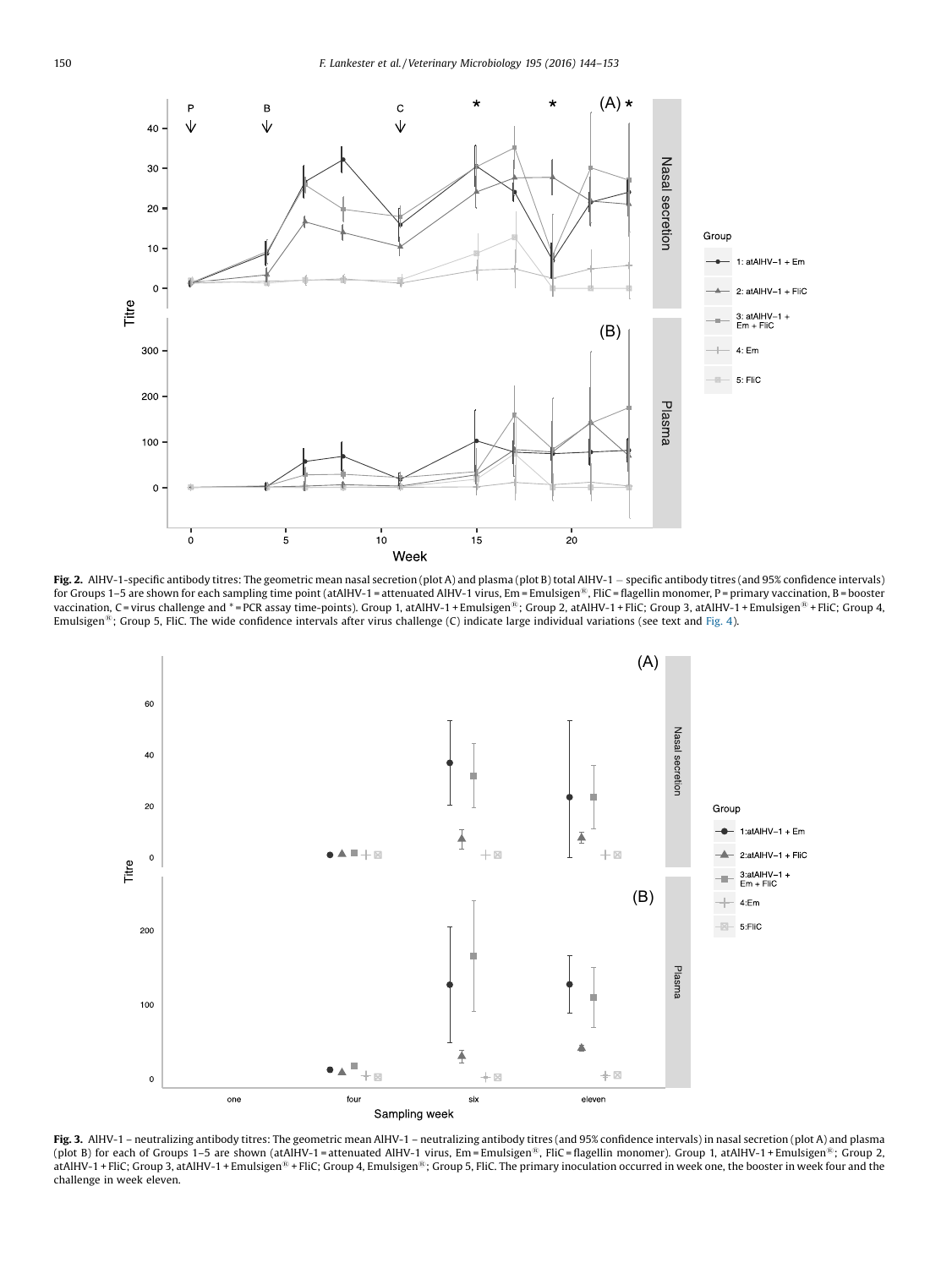<span id="page-7-0"></span>Table 3 Summary of case outcomes:.

| Group <sup>a</sup>    | Died <sup>b</sup>                                 | Survived <sup>b</sup>      | MCF cases <sup>c</sup> |
|-----------------------|---------------------------------------------------|----------------------------|------------------------|
| $1$ (at Al HV-+ Em)   |                                                   | $\bullet$                  |                        |
| $2$ (atAlHV-+ FliC)   | $\bullet\bullet\bullet\bullet$                    | $\bullet$                  |                        |
| 3 (atAlHV-+ Em +FliC) | $\bullet \bullet \bullet \bullet \bullet \bullet$ |                            |                        |
| $4$ (Em)              | $\bullet\bullet\bullet\bullet$                    | $\bullet\bullet\circ\circ$ | 6                      |
| $5$ (FliC)            | $\bullet\bullet\bullet\bullet\bullet\Box$         |                            |                        |

<sup>a</sup> atAlHV-1 = attenuated AlHV-1 virus, Em = Emulsigen<sup>®</sup>, FliC = flagellin monomer.  $\bigcirc$  Uninfected: animals with no evidence of MCF infection (CD I).  $\bullet$  Infected: animals with evidence of infection through PCR or virus-specific antibody response: CD II, died; CD III, survived.  $\Box$  Possibly infected: Animals with MCF signs only (CD  $IV$ 

MCF cases (●) equals CD II (Fatal AlHV-1 infection) plus III (Non-fatal AlHV-1 infection).

negative effect on post-challenge survival (comparing Groups 1 and 3) but this effect was not significant ( $p = 0.06$ ).

# 3.5. The relationship between serological response and protection

We calculated the geometric mean nasal secretion and plasma AlHV-1-specific antibody titres for 'infected' and 'uninfected' cattle in each group for each time point. The results are illustrated in Fig. 4. In the pre-challenge titres of infected and uninfected cattle there were no significant differences between any of the groups. This was also the case with the pre-challenge AlHV-1-neutralizing antibody titres. In contrast, in Groups 1, 2 and 3, the post-challenge plasma and nasal secretion titres of 'infected' cattle were all significantly higher than 'uninfected' cattle ( $p < 0.04$ ).

# 3.6. The relationship between prior exposure and survival in control group cattle

Of the sixteen control group cattle, four had evidence of prior exposure to AlHV-1 through baseline seropositivity (numbers 901 & 926) or evidence of AlHV-1 DNA in blood mononuclear cells (numbers 914 & 937). Of these cattle, three survived (numbers 914, 926 & 937) [\(Table](#page-5-0) 2). A comparison of the proportions of preexposed and non pre-exposed control group cattle that survived and died was just outside the conventional level of significance (odds ratio = 11.8;  $p = 0.06$ ).

# 3.7. Vaccine efficacy and comparisons with previous trials

An efficacy calculation (for preventing infection) was performed for the formulations used in this trial and the field, Russell and Haig trials. The results, which are shown in Supporting information 2, indicate that the calculated efficacies in the UK trials (80–90%) were higher than the Tanzanian trials (50–60%), however the wide confidence intervals indicate that these differences were not significant. The calculated efficacy of the atAlHV- $1 +$  Emulsigen<sup>®</sup> vaccine formulation following experimental virus challenge was 50% in this trial in which SZC cattle were used whilst it was 81.5% in the Russell trial in which FH were used.

# 4. Discussion

This was the first experimental trial to investigate the efficacy of a new immunization strategy against MCF in an East African breed of cattle. The vaccine was developed and tested in the UK using FH cattle and, using the same experimental design (Haig et al., [2008;](#page-9-0) [Russell](#page-9-0) et al., 2012), this study was carried out to test its efficacy in



Fig. 4. AlHV-1 – specific antibody titres and outcome: The geometric mean nasal secretion (plots A–E) and plasma (plots F–J) AlHV-1 – specific antibody titres were plotted for each treatment group according to the outcome following challenge (uninfected = solid line; infected = dashed line; P = primary vaccination, B = booster and C = challenge). Group 1, atAlHV-1 + Emulsigen<sup>®</sup>; Group 2, atAlHV-1 + FliC; Group 3, atAlHV-1 + Emulsigen<sup>®</sup> + FliC; Group 4, Emulsigen<sup>®</sup>; Group 5, FliC.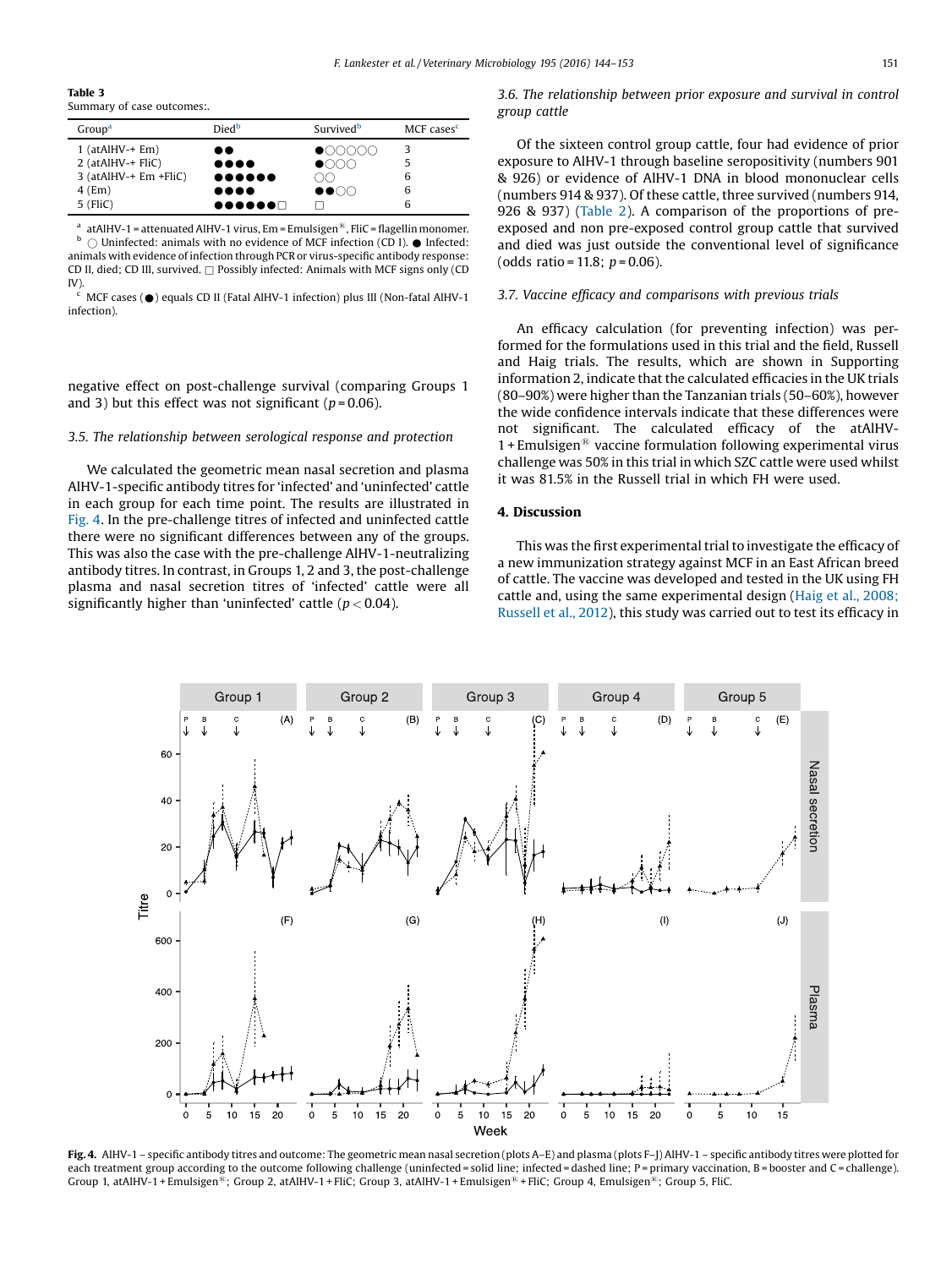SZC under local management conditions. In addition, we investigated whether the adjuvant FliC improves the protective immune response.

All tested immunization regimes (Groups 1–3) stimulated seroconversion in all SZC cattle, generating mucosal (nasal secretion) and systemic (plasma) AlHV-1-specific and neutralizing antibodies. However, comparing immune responses in Groups 1 3, it is clear that the inclusion of Emulsigen<sup>®</sup> was crucial to the induction of high titre antibody responses and that the use of FliC did not enhance this response. Despite the 100% seroconversion in vaccinated cattle, when outcomes were compared between vaccinated and control groups, the differences were not significant. Nonetheless Group 1 had the highest survival rate (75%), the smallest number of animals that became infected, and the highest antibody titres. This suggests that, in SZC cattle, the atAlHV- $1 +$  Emulsigen<sup>®</sup> mixture was the most effective of the tested formulations.

The pre-challenge antibody titres did not appear to impact whether an animal became infected or not. This was surprising and suggests that there are other immunological and/or physiological factors involved in determining whether an animal becomes infected. These might include the effective challenge dose delivered to the correct site of infection; the specific antigens or epitopes recognized in protected versus infected cattle; and the presence of additional subclinical infections at the time of challenge.

The post-challenge antibody titres were significantly higher in the 14 cattle in Groups 1–3 that became infected than those that did not. This boosted (anamnestic) response in the infected cattle indicates that the virus managed to infect these animals, stimulating memory cells to produce more antibodies. This was consistent with previous work [\(Parameswaran](#page-9-0) et al., 2014; Russell et al., [2012\)](#page-9-0). As 12 of these cattle died, we conclude that, if the vaccine fails to protect against infection, any antibody response that takes place after infection is not protective.

The comparison of vaccine efficacies between the field trial (56%) and this trial (50%) suggests that the mode of challenge did not greatly affect the efficacy of the vaccine, even though direct intra-nasal administration of a high virus dose is likely to represent a more severe challenge than most field exposures. Despite no FH cattle being used in this trial, which makes direct comparison difficult, the comparison of vaccine efficacies across this study and the Russell trial allows us to speculate whether the sub-species of cattle used (Bos taurus (FH) or B. indicus (SZC)) might impact efficacy. Indeed, the calculated efficacy was 31.5% less when the vaccine was used in SZC. Vaccine efficacy will decrease following a reduction in either the number of protected vaccinated animals or the number of cases in unvaccinated animals. Notably the risk of vaccinated SZC cattle becoming infected (38%) was more than double that of FH (17%). This could suggest that the vaccine is not as effective in SZC at stimulating the appropriate immune response to protect against AlHV-1 infection. Conversely the risk of unvaccinated SZC cattle becoming infected following experimental viral challenge (75%) was considerably lower than for FH cattle (90%). It is possible that differences in animal husbandry and the treatments given to the SZC cattle may have contributed to a reduction in the effectiveness of the viral challenge. It is also possible that, following repeated annual exposure to migrating wildebeest, the African breed is more resistant to AlHV-1. This view is supported by recent genetic studies on the closely-related East African Shorthorn Zebu, which provide evidence of selection for traits related to survival in the African environment, including factors such as resistance to endemic pathogens [\(Bahbahani](#page-9-0) et al., 2015; [Murray](#page-9-0) et al., 2013). Additionally the increased survival of SZC seen could be the result of natural adaptive immunity following previous exposure. Indeed, in this trial, post-hoc analysis of baseline samples collected before challenge indicated that three of the five surviving control group cattle had evidence of a prior exposure to AlHV-1. Thus previous exposure to MCF virus might have influenced the outcome of subsequent infection. This remains to be addressed experimentally. It is possible that the two animals that were sero-positive in the pre-trial sample could simply be the result of infection with viruses that cross-react with the ELISA used here. While it is likely that other MCF virus infections would induce cross-reactive antibodies detectable by AlHV-1 ELISA, it has also been reported that bovine herpesvirus-4 (BoHV-4) antibodies can detect AlHV-1 infected cells by immunofluorescence ([Dewals](#page-9-0) et al., [2005](#page-9-0)). However previous testing did not show cross-reactivity with BoHV-4 specific sera in the direct MCF ELISA [\(Fraser](#page-9-0) et al., [2006](#page-9-0)).

The unexpected survival of control group cattle could also be related to the effects of the ECF vaccination administered to all cattle before the trial. Given that both MCF and ECF are associated with the proliferation of T-cells [\(Dewals](#page-9-0) et al., 2008; Kessy and [Matovelo,](#page-9-0) 2009; Thonur et al., 2006) any non-specific suppression of T-cell proliferation as a consequence of ECF vaccination could provide some protection from MCF pathogenesis. This hypothesis will be investigated in a subsequent field trial.

The vaccine's efficacy determined by this trial and the field trial is estimated to be  $50 - 56$ %. Although likely to be too low for annual vaccination of cattle to replace the traditional MCF avoidance strategy, a partially protective MCF vaccine could provide protection to valuable cattle that, because of changes in land-use, cannot be moved away from oncoming wildebeest. Furthermore, given there are very few, if any, herpesvirus vaccines that effectively prevent infection and the establishment of latency, we consider the proportion of SZC vaccinated animals that did not become infected in the face of intense challenge in this and the field trial as promising for future vaccine improvement strategies.

We also assessed FliC as an adjuvant. The *in-vitro* analysis showed that FliC stimulation of bovine TLR5 induced a significant CXCL-8 response in HEK cells, although this was lower than that induced via human TLR5. The addition of FliC to the vaccine formulation (Groups 2 & 3) reduced antibody titres and survival when compared with Group 1, although this latter effect was just outside the conventional levels of significance  $(p=0.06)$ . These data suggest that FliC is unlikely to enhance protection against **MCF.** 

WA-MCF has a case-fatality ratio greater than 96% [\(Plowright](#page-9-0) et al., [1960](#page-9-0)). The finding that 15% of the trial cattle had evidence of prior AlHV-1 infection was therefore surprising. Non-fatal infections have been reported in SA-MCF ([Moore](#page-9-0) et al., 2010; [Otter](#page-9-0) et al., 2002) and serological evidence of non-fatal infections was described in the field trial ([Lankester](#page-9-0) et al., 2016). These findings add further evidence that non-fatal outcomes are a feature of WA-MCF and that the case-fatality ratio could be lower than previously described.

The cell biology and pathogenesis of MCF are poorly understood. The fact that four cattle were PCR positive at baseline suggests that, following initial infection, virus was not eliminated from cattle that survived the infection. It is not clear whether the virus became latent, residing in certain body tissues as it does in the carrier host, nor whether it might cause MCF at a later stage.

In summary, immunization with atAlHV-1 induces an oronasopharyngeal antibody response in FH and SZC and there is evidence that, when combined with Emulsigen<sup>®</sup>, the vaccine mixture induces a partial protective immunity in SZC. A larger study is required to better quantify this effect. We have shown that direct challenge with the pathogenic AlHV-1 virus is effective at inducing MCF in SZC. We have also provided evidence that the atAlHV-1 + Emulsigen<sup>®</sup> formulation may be less effective at stimulating a protective immune response in SZC cattle than FH